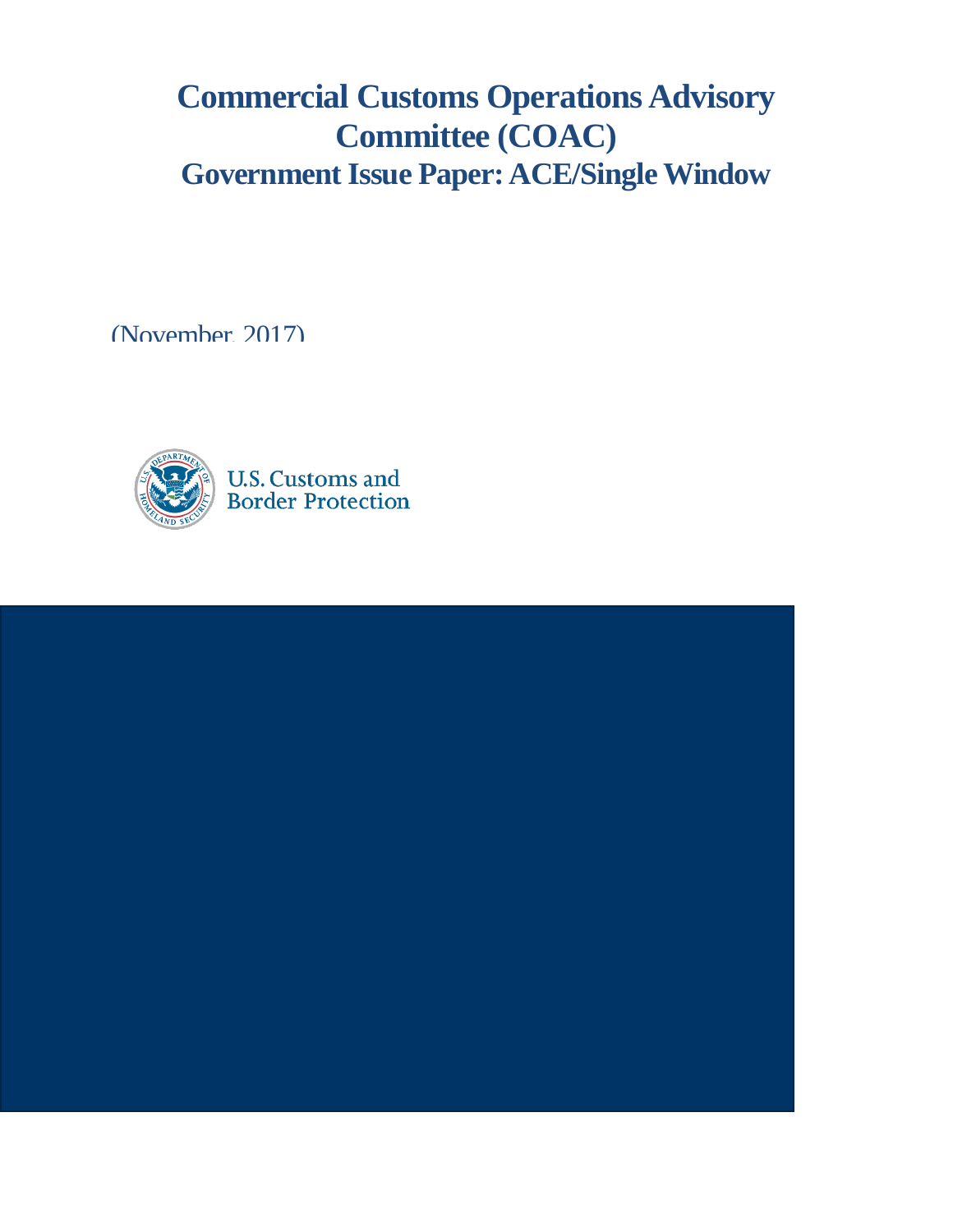### Trade Transformation Office, Office of International Trade ACE/Single Window November, 2017

### **Background:**

- o ACE is the United States Single Window, the primary processing system through which the trade-related data required by all Government agencies is submitted and processed.<sup>1</sup>
- o To date, CBP has completed six of seven primary deployments established to achieve core trade processing in ACE, and is on track to complete core trade processing in ACE by early 2018. Currently:
	- 100 percent of import manifest, cargo release processing, Partner Government Agency (PGA) integration, and export processing functionality has been deployed in ACE.
	- All manifest, entries, entry summaries and export commodity filings must be filed in ACE.
	- In addition, more than 85 percent of post release capabilities are available in ACE.
		- **Protest capabilities were deployed in ACE in August 2016.**
		- In accordance with the December 2016 Final Rule, the Official Notices of Liquidation, Suspension, and Extension are now electronic and posted on the CBP.gov home page.

## **Issue:**

- With the replanned approach for the final ACE deployment, CBP divided the capabilities into four releases, each followed shortly by deployments of the corresponding reporting capabilities.
- o CBP will have all core trade processing capabilities in ACE as of February 2018 and remains committed to providing a highly available and reliable system to support industry business processes.

## **Next Steps:**

- On September 16, 2017, CBP successfully deployed the following capabilities as part of Deployment G, Release 2: Non-ABI Entry Summary/Lineless (for CBP only); Reject/Cancellation Entry Summary UI Update (for CBP Only), Duty Deferral; and Importer Security Filing (ISF).
	- o The ACE reports capabilities following Deployment G, Release 2 were successfully deployed on October 7, 2017.
- CBP is on track for the next release of Deployment G, Release 3, scheduled for December 9, 2017.
	- o This release will include Statements, e214 (electronic Foreign Trade Zone admission) and Manufacturer ID Creation
- The final release of Deployment G, Release 4, is scheduled for February 24, 2018.

 $\overline{a}$ <sup>1</sup> The initial capability deployed and piloted for U.S. Fish and Wildlife Service (FWS) was suspended and the COAC has formed a working group that has been consulting with CBP and FWS on both and interim and longer term solution.